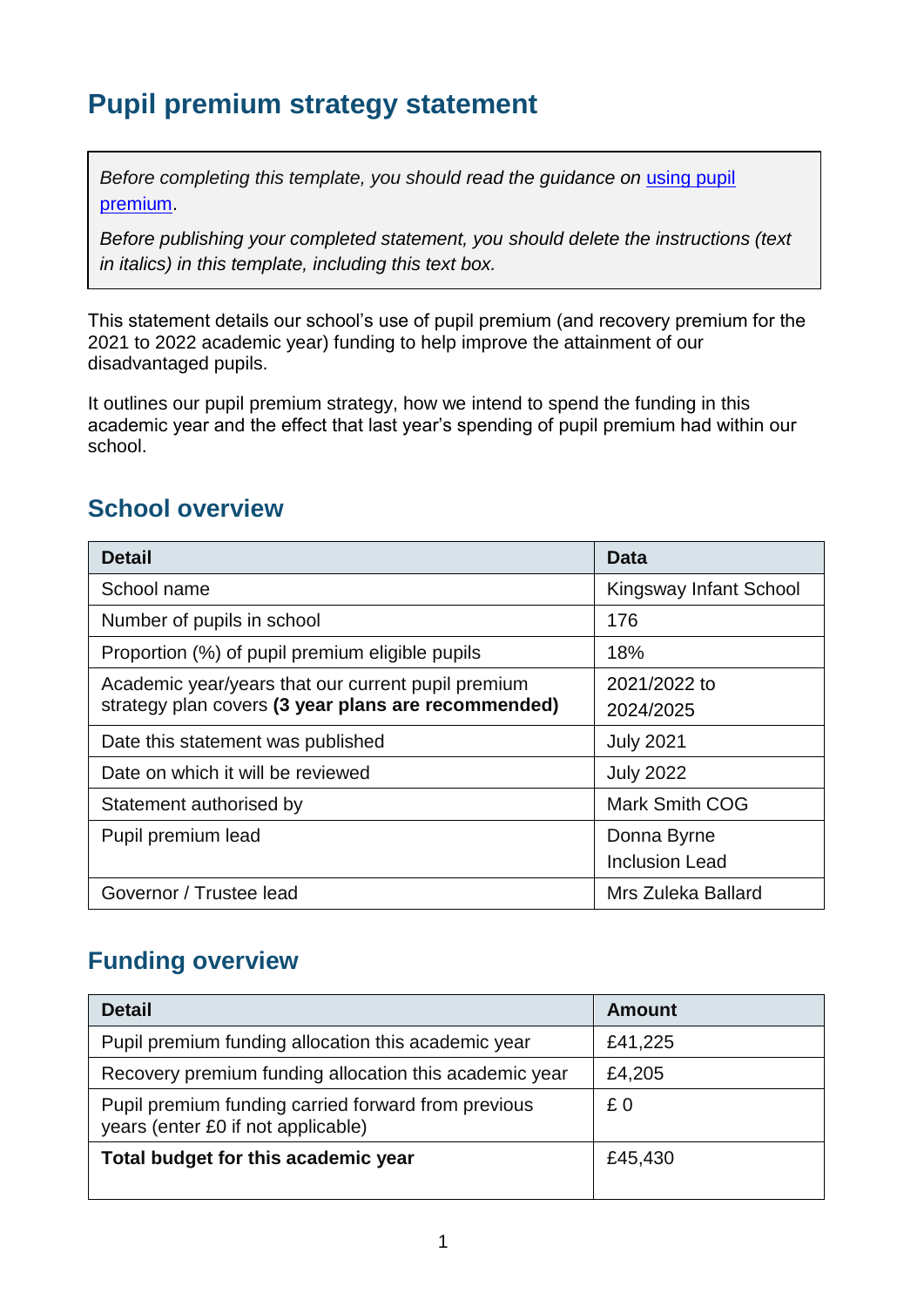# **Part A: Pupil premium strategy plan**

### **Statement of intent**

Our intention is that all pupils, irrespective of their background or the challenges they face, make good progress and achieve high attainment across all subject areas. The focus of our pupil premium strategy is to support disadvantaged pupils to achieve that goal, including progress for those who are already high attainers.

We will consider the challenges faced by vulnerable pupils, such as those who have a social worker and young carers. The activity we have outlined in this statement is also intended to support their needs, regardless of whether they are disadvantaged or not.

As a Trauma Informed School we recognise that 'every interaction has the power to bring about positive change' Mark Rowland 2021

This structured plan will focus on key areas as highlighted by the Ofsted Handbook alongside four core key elements for change;

- **Relationships** research shows that if children have consistent experiences of feeling safe, healthy, active, nurtured, achieving, respected, responsible, included they will develop skills and brain systems that provide resilience.
- **Metacognition and self-regulated learning**
- **Language Development and comprehension** word exposure is not enough we aim to provide educational experiences that provide robust vocabulary instruction
- **Social, Emotional and mental health (SEMH)** Pastoral care is a stepping stone to academic achievement for all.

We will identify pupils by **need** not label. Pupils with low prior attainment will never be considered to be 'low ability' as this is untrue. Differentiation is about scaffolding up not setting limits on what a child can achieve. Assessment is used to adjust teaching responsively. Gaps in learning can then be addressed and pupils can be successful. The best way to improve self-esteem is success in the classroom. Achievement leads to raised aspirations.

High-quality teaching is at the heart of our approach, with a focus on areas in which disadvantaged pupils require the most support. This is proven to have the greatest impact on closing the disadvantage attainment gap and at the same time will benefit the non-disadvantaged pupils in our school. Implicit in the intended outcomes detailed below, is the intention that non-disadvantaged pupils' attainment will be sustained and improved alongside progress for their disadvantaged peers.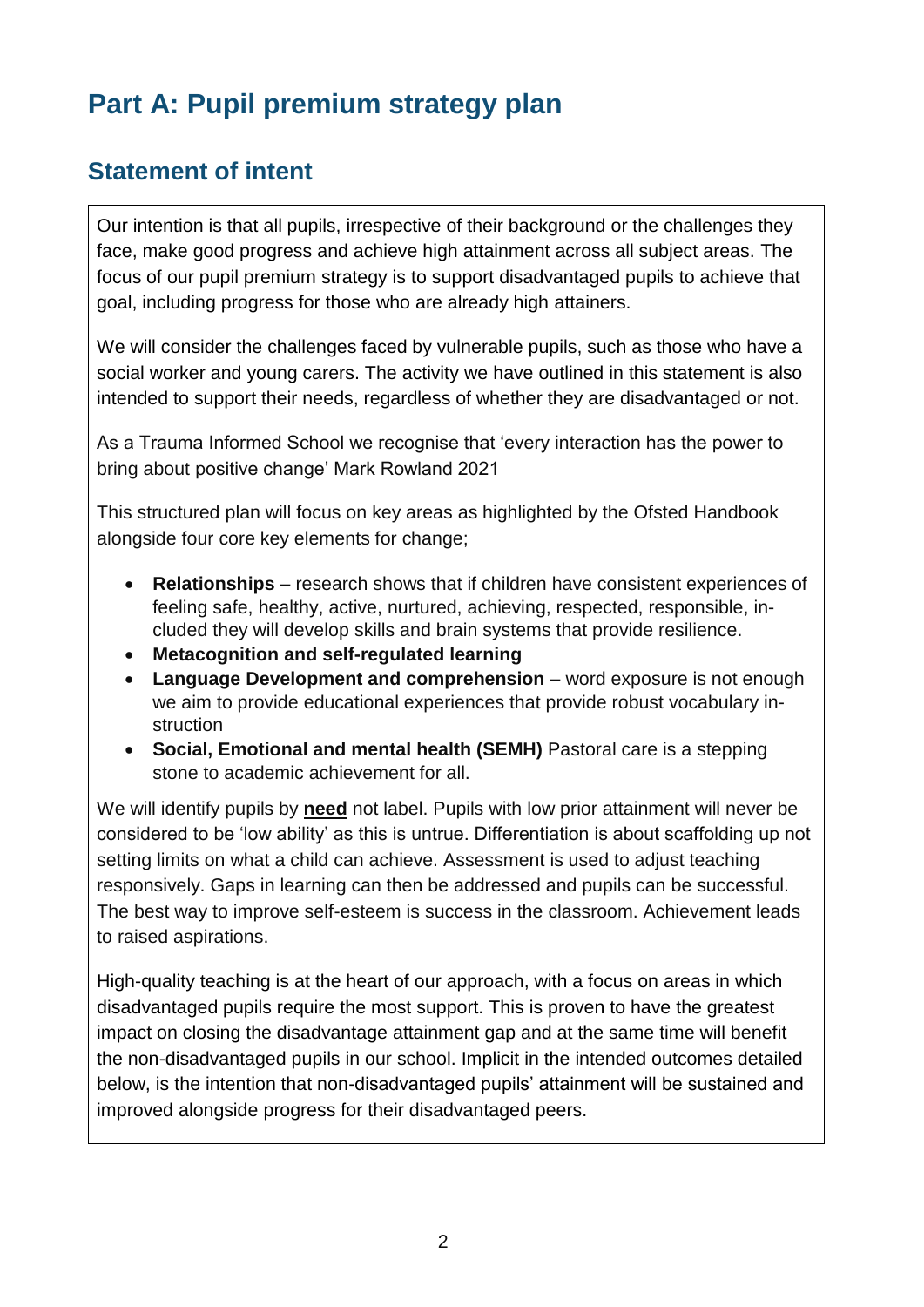Our strategy is also integral to wider school plans for education recovery, notably in its targeted support through the National Tutoring Programme for pupils whose education has been worst affected, including non-disadvantaged pupils.

Our approach will be responsive to common challenges and individual needs, rooted in robust diagnostic assessment, not assumptions about the impact of disadvantage. The approaches we have adopted complement each other to help pupils excel.

To ensure they are effective we will:

- ensure quality first teaching in all classes
- ensure disadvantaged pupils receive timely and appropriate and targeted
- interventions to support and move learning on
- act early to intervene at the point need is identified
- adopt a whole school approach in which all staff take responsibility for disadvantaged pupils' outcomes and raise expectations of what pupils can achieve
- provide opportunities to enhance cultural capital and support non-academic challenges including support behaviour, mental health and overall well-being.
- We NEVER write anyone off based on prior attainment. No child here is LOW ability. A significant proportion are low achieving on entry. It is our job to accelerate their learning and provide rich opportunities. We recognize that too often we cannot fix what is happening out of school but we can make children's time here as amazing and successful as possible.

### **Challenges**

This details the key challenges to achievement that we have identified among our disadvantaged pupils.

| <b>Challenge</b><br>number | <b>Detail of challenge</b>                                                                                                                                                                                                                                                                                                                                                                                                                                                                                                                 |
|----------------------------|--------------------------------------------------------------------------------------------------------------------------------------------------------------------------------------------------------------------------------------------------------------------------------------------------------------------------------------------------------------------------------------------------------------------------------------------------------------------------------------------------------------------------------------------|
|                            | Attendance – no matter how high quality our teaching is or what interventions<br>we put in place we know that children who do not attend school regularly will be<br>disadvantaged. Because of this we have a strong level of investment in this<br>area to focus on working with parents and families to address this. Overall<br>attendance is strong however; there is a small but significant core of children<br>who are disadvantaged in this way.                                                                                   |
|                            | Reading is key. Historically pupils at KIS have achieved well in all areas by the end of<br>Key Stage 1. This has been backed up with end of Key Stage 2 data for those same<br>pupils from the feeder Junior school. Having read the National Framework and the<br>research behind it we want to use all that is good from the framework and invest in a<br>fantastic new Reading and Synthetic phonics scheme to ensure fidelity across the<br>school. January 2022 sees the introduction of Little Wandle Revised Letters and<br>Sounds |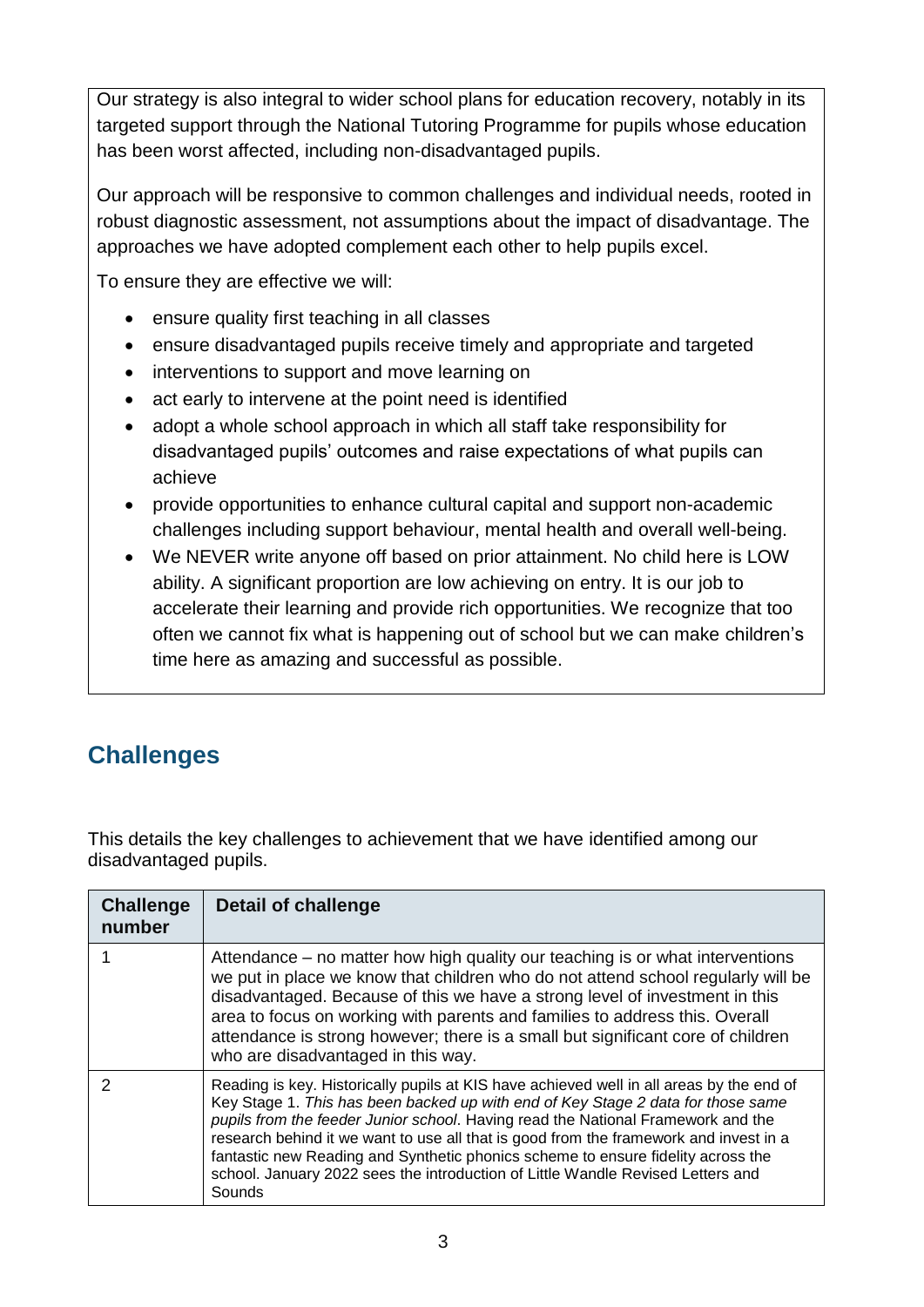| 3 | Curriculum: Our already creative curriculum requires further adaptation as the<br>pandemic situation has exacerbated a lack of opportunity for enrichment and<br>Cultural Capital for many of our families. A rich curriculum is essential to<br>address this for all but in particular the most disadvantaged.                                                                                                                                                                                                                                                                                                                                                                                                                                                                                                                                                                  |
|---|----------------------------------------------------------------------------------------------------------------------------------------------------------------------------------------------------------------------------------------------------------------------------------------------------------------------------------------------------------------------------------------------------------------------------------------------------------------------------------------------------------------------------------------------------------------------------------------------------------------------------------------------------------------------------------------------------------------------------------------------------------------------------------------------------------------------------------------------------------------------------------|
| 4 | Well-being: Physical and Mental Health<br>Even before the pandemic health data indicated that one third of our pupils<br>start school in Reception overweight or obese. Our high levels of interaction<br>with families during lockdown and beyond has really high-lighted that many<br>have no garden or safe space to get outside pupils have less access to<br>organised and casual exercise and physical activity(See also: Sports Premium<br>Plan)<br>Both Nationally and locally we are aware of greater levels of anxiety and lower<br>levels of well-being and self-confidence particularly on entry to school. This<br>could manifest in behaviour / learning issues, ability to remember and build on<br>prior learning etc. Domestic Violence and numbers of referrals to social care<br>have increased impacting on pupil and staff well-being, DSL workload and the |
|   | type of pastoral interventions needed.                                                                                                                                                                                                                                                                                                                                                                                                                                                                                                                                                                                                                                                                                                                                                                                                                                           |
| 5 | Teacher assessment and observation have identified that some disadvantaged<br>pupils also have a multiplicity of additional barriers that limit learning for<br>example: Low parental engagement, Inconsistent/Poor Attendance, lack of<br>enrichment/ Cultural Capital, English as an additional language, lack of space<br>for learning, family mental/physical health problems etc                                                                                                                                                                                                                                                                                                                                                                                                                                                                                            |

### **Intended outcomes**

This explains the outcomes we are aiming for **by the end of our current strategy plan**, and how we will measure whether they have been achieved.

| <b>Intended outcome</b>                                                                                                                                                                                                                                                                                                   | Success criteria                                                                                                                                                                                                                                                                                                                                                                                       |
|---------------------------------------------------------------------------------------------------------------------------------------------------------------------------------------------------------------------------------------------------------------------------------------------------------------------------|--------------------------------------------------------------------------------------------------------------------------------------------------------------------------------------------------------------------------------------------------------------------------------------------------------------------------------------------------------------------------------------------------------|
| High levels of attendance overall and with<br>few exceptions. Those who have poor<br>attendance are rapidly improving.                                                                                                                                                                                                    | Attendance overall is in line with or above<br>the National Average (Covid excepting)<br>Target families will show improved<br>attendance in line with their peers                                                                                                                                                                                                                                     |
| High quality teaching to enable all children to<br>be successful with high levels of self-<br>confidence and strong progress and<br>achievement in Phonics, Reading, Writing<br>and maths<br>EEF states that confidence in learning is<br>addressed through high quality teaching and<br>pupils being successful in class | Pupils will enjoy high quality learning and<br>achieve in line with or above their peers<br>regardless of their economic status<br>Pupils will achieve in line with or above their<br>peers in the phonics test and national<br>reading assessments<br>Teachers will have high expectations and<br>Identified gaps will be addressed ensuring<br>pupils are successful and achieve their<br>potential. |
| Curriculum is rich and well-matched to the<br>needs of our pupils<br>A strong focus on oracy and reading means<br>that children love learning and are successful<br>Teachers and learners will have a strong<br>focus on learning, retrieval and metacognition<br>Pupils are happy, confident learners with               | Children love learning, teachers love<br>teaching. There is an expectation of<br>successful and enjoyable learning for all.<br>Children learn to read following a well-<br>structured scheme based on phonological<br>knowledge and reading skills.<br>Pupil voice, classroom observations, parent                                                                                                     |
| resilience and determination to succeed                                                                                                                                                                                                                                                                                   | feedback will indicate happy, confident<br>children Pupils will have a range of                                                                                                                                                                                                                                                                                                                        |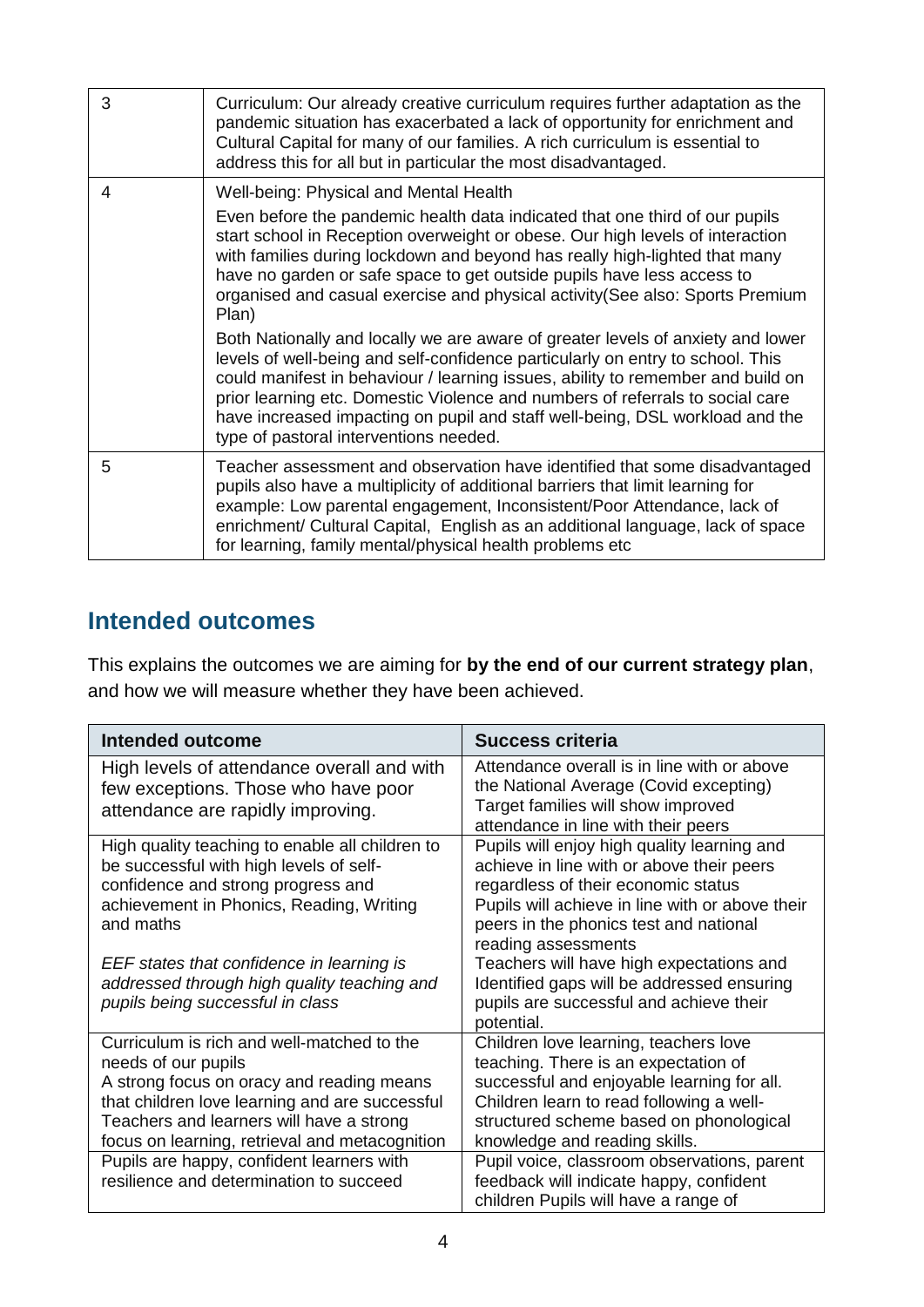|                                                                                                                                      | strategies and tools to support their physical<br>and mental health                                                                                                                                                                                                                                        |
|--------------------------------------------------------------------------------------------------------------------------------------|------------------------------------------------------------------------------------------------------------------------------------------------------------------------------------------------------------------------------------------------------------------------------------------------------------|
| High levels of pastoral care ensure pupils<br>can focus on learning and make the<br>progress and achievement they are<br>capable of. | Pupils with multiple hurdles to learning will<br>have been identified and where possible<br>support put in place to ensure hurdles do<br>not become barriers.<br>Communication with parents is high priority.<br>Parents/carers are able to work with the<br>school for the best outcomes for their child. |

### **Activity in this academic year**

 $\mathbf{r}$ 

This details how we intend to spend our pupil premium (and recovery premium funding) **this academic year** to address the challenges listed above.

#### **Teaching (for example, CPD, recruitment and retention)**

| <b>Activity</b>                                                                                                                          | <b>Evidence that supports this</b><br>approach                                                                                                                                                                                                                                                                                                                                                                                                                                                                                                                                                                                                                                                                                                                                            | <b>Challenge</b><br>number(s)<br>addressed |
|------------------------------------------------------------------------------------------------------------------------------------------|-------------------------------------------------------------------------------------------------------------------------------------------------------------------------------------------------------------------------------------------------------------------------------------------------------------------------------------------------------------------------------------------------------------------------------------------------------------------------------------------------------------------------------------------------------------------------------------------------------------------------------------------------------------------------------------------------------------------------------------------------------------------------------------------|--------------------------------------------|
| Improved trained<br>adult/pupil ratio in<br>EYFS + New EYFS<br>lead                                                                      | EEF: There is good evidence of the importance<br>of early years education on a range of outcomes,<br>and particularly for children from low-income<br>families.                                                                                                                                                                                                                                                                                                                                                                                                                                                                                                                                                                                                                           | 1,2,3,4,5                                  |
| <b>CPD Staff training Staff</b><br>will learn together about                                                                             | EEF: Schools should focus first on developing<br>core classroom teaching strategies that improve<br>the literacy capabilities of the whole class                                                                                                                                                                                                                                                                                                                                                                                                                                                                                                                                                                                                                                          | 1,2,3,4,5                                  |
| Introduction of new<br>Reading and SSP<br>phonics scheme                                                                                 | <b>Reading Framework</b><br>EEF: 'some disadvantaged pupils may not develop<br>phonological awareness at the same rate as other<br>pupils, having been exposed to fewer words spoken<br>and books read in the home. Targeted phonics<br>interventions may therefore improve decoding skills<br>more quickly for pupils who have experienced these<br>barriers to learning.'                                                                                                                                                                                                                                                                                                                                                                                                               | 2,3,4                                      |
| <b>Staff CPD</b><br>Metacognition, self-<br>regulation, focus on 'retrieval'<br>build on prior learning and<br>reduce cognitive overload | <b>EEF Teaching Toolkit: There is some</b><br>evidence to suggest that disadvantaged pupils<br>are less likely to use metacognitive and self-<br>regulatory strategies without being explicitly<br>taught these strategies. Explicit teaching of<br>metacognitive and self-regulatory strategies could<br>therefore encourage such pupils to practise and<br>use these skills more frequently in the future.<br>With explicit teaching and feedback, pupils are<br>more likely to use these strategies independently<br>and habitually, enabling them to manage their<br>own learning and overcome challenges<br>themselves in the future. The average impact of<br>metacognition and self-regulation strategies is an<br>additional seven months' progress over the<br>course of a year. | 1, 2, 3, 4, 5                              |

Budgeted cost: £ 25,000 (includes new Reading/Phonics Scheme costs)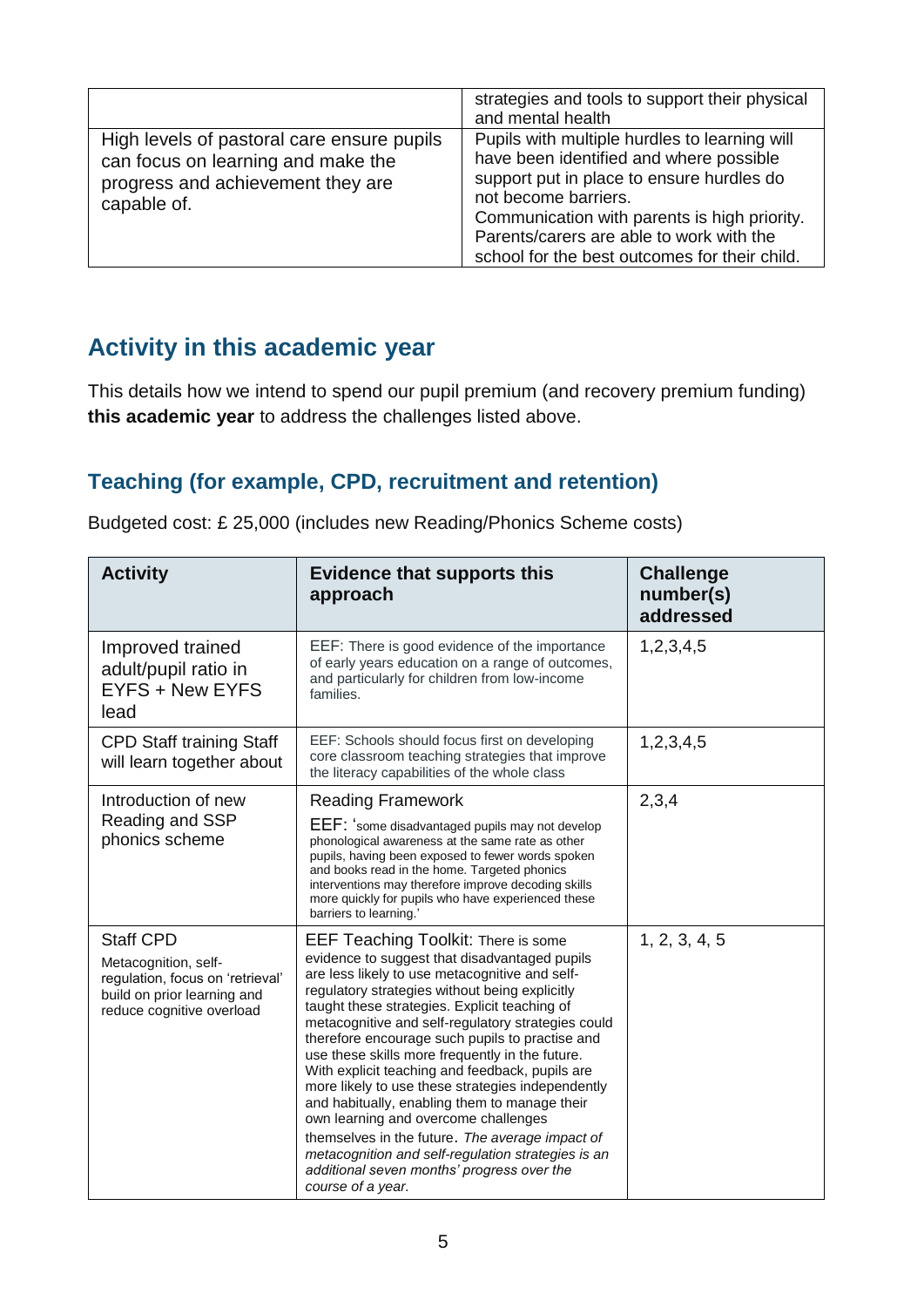### **Targeted academic support (for example, tutoring, one-to-one support structured interventions)**

Budgeted cost: £ 12,000

| <b>Activity</b>                                                                                                          | <b>Evidence that supports this</b><br>approach                                                                                                                | <b>Challenge</b><br>number(s)<br>addressed |
|--------------------------------------------------------------------------------------------------------------------------|---------------------------------------------------------------------------------------------------------------------------------------------------------------|--------------------------------------------|
| Reading Champions -<br>1-1 and group reading<br>focusing on building on<br>learning, phonics, oracy<br>and comprehension | EEF Toolkit: The average impact of<br>reading comprehension strategies is an<br>additional six months' progress over the<br>course of a year.                 | 2                                          |
| FFT support                                                                                                              | FFT, This has been successful over<br>many years. EEF toolkit supports such<br>short term targeted approaches which<br>are continuously evaluated for success | 2                                          |
| 1-1 Tutoring                                                                                                             | <b>DfE</b>                                                                                                                                                    | 1, 2, 3, 4, 5                              |

### **Wider strategies (for example, related to attendance, behaviour, wellbeing)**

Budgeted cost: £ 16,000

| <b>Activity</b>                                                                                                                                                                                                                                                                                                                    | <b>Evidence that supports this</b><br>approach                                                                                                                                                                                                                                                                                                                                                                                                                                                                                                                                                                                                                                                                                                                           | <b>Challenge</b><br>number(s)<br>addressed |
|------------------------------------------------------------------------------------------------------------------------------------------------------------------------------------------------------------------------------------------------------------------------------------------------------------------------------------|--------------------------------------------------------------------------------------------------------------------------------------------------------------------------------------------------------------------------------------------------------------------------------------------------------------------------------------------------------------------------------------------------------------------------------------------------------------------------------------------------------------------------------------------------------------------------------------------------------------------------------------------------------------------------------------------------------------------------------------------------------------------------|--------------------------------------------|
| Pastoral Support -<br>Family Support Worker,<br>Learning mentor, Attendance<br>Champion, Drawing and<br><b>Talking Therapies</b>                                                                                                                                                                                                   | <b>EEF</b> while interventions may well be one part of<br>an effective Pupil Premium strategy, they are<br>likely to be most effective when deployed<br>alongside efforts to improve whole-class<br>teaching, and attend to wider challenges to<br>learning, such as attendance and behaviour.<br>EEF (Attendance REA 2021) 'Research has found that<br>poor attendance is linked to poor academic attainment<br>across all stages (Balfanz & Byrnes, 2012; London et<br>al., 2016) as well as anti-social characteristics,<br>delinquent activity and negative behavioural outcomes<br>(Gottfried, 2014; Baker, Sigmon, & Nugent, 2001).'<br>However, evidence suggests that small improvements<br>in attendance can lead to meaningful impacts for these<br>outcomes.' | 1,4,5                                      |
| Lunchtime Learning<br>Leaders Pupils are engaged<br>in learning activities and<br>supported in development of<br>what the EEF calls 'life skills' by<br>qualified staff during lunchtime.<br>Pupils learn traditional songs and<br>games, listen to stories, get<br>support with turn-taking and self-<br>regulation where needed. | Great Expectations Vol 1, School<br>Evidence:<br>EEF: 'ability to respond to setbacks, work well<br>with others, build relationships, manage<br>emotions, and cope with difficult situations.<br>There is growing evidence that these skills are<br>important to children's later outcomes.'                                                                                                                                                                                                                                                                                                                                                                                                                                                                             | 2, 3, 4, 5                                 |
| <b>School Uniform</b>                                                                                                                                                                                                                                                                                                              | Parent feedback, Schools Own<br>Experience: Parents welcome the supply of<br>new uniform enabling their child to start school                                                                                                                                                                                                                                                                                                                                                                                                                                                                                                                                                                                                                                            | 1, 4                                       |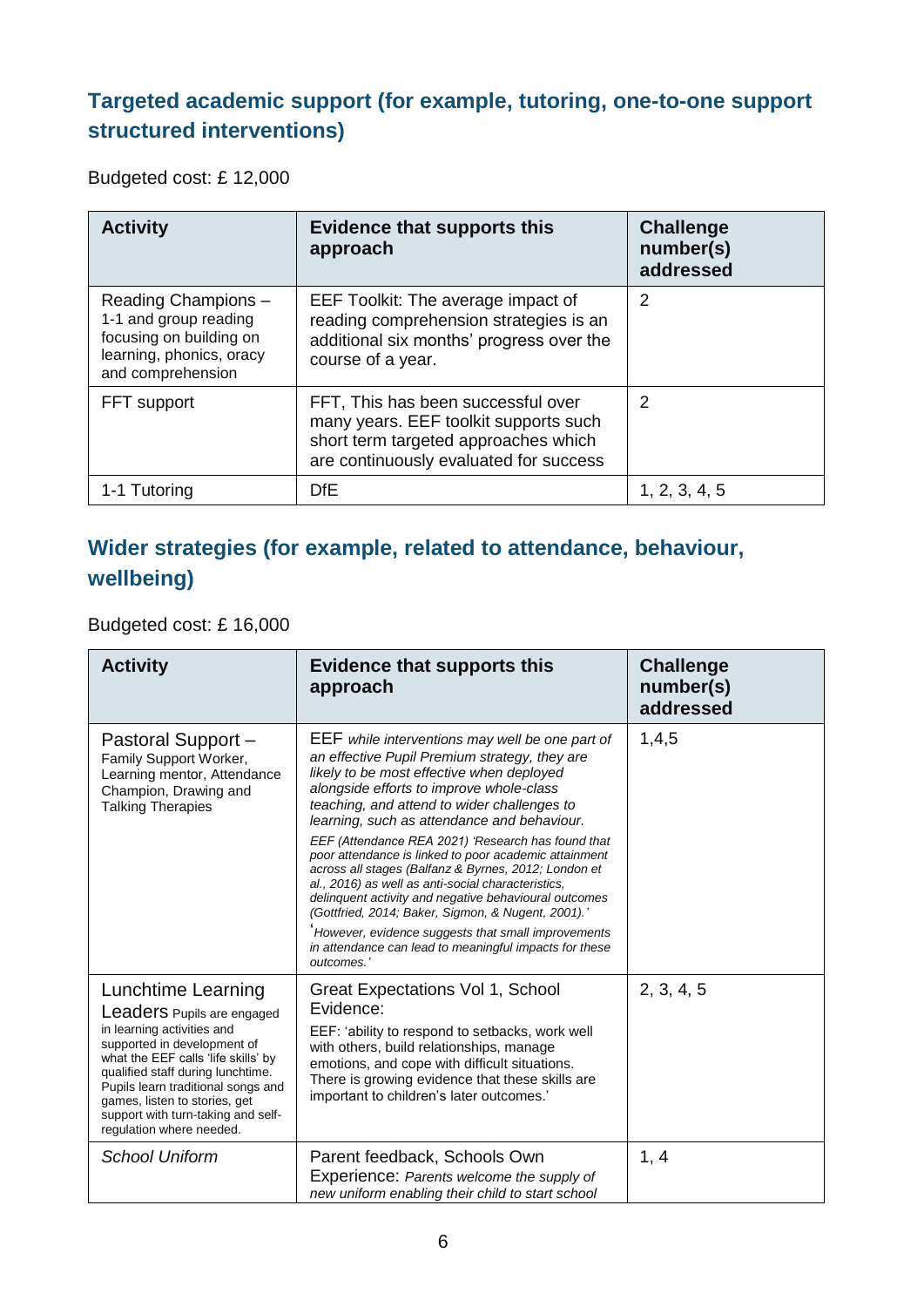|                              | looking smart and ready without impacting on<br>family budget.                                                                                                                                                                                    |               |
|------------------------------|---------------------------------------------------------------------------------------------------------------------------------------------------------------------------------------------------------------------------------------------------|---------------|
| Clubs                        | Parent feedback, Schools Own<br>Experience: Pupils can attend a club of<br>choice. Subsidised breakfast Club is<br>offered to target pupils to improve<br>attendance/health/well-being                                                            | 1, 3, 4, 5    |
| <b>Musical Tuition</b>       | Parent/Pupil Feedback - Pupils enjoy<br>lessons and schools own historical data<br>shows these pupils make better progress<br>than if they did not have additional musical<br>tuition - KIS Recognised for innovative<br>approach PPG Awards 2014 | 1,2,          |
| <b>Enrichment Activities</b> | EEF: 'We think all children, including those from<br>disadvantaged backgrounds, deserve a well-<br>rounded, culturally rich, education.'                                                                                                          | 1, 2, 3, 4, 5 |

### **Total budgeted cost: £ 53,000**

**Costs are approximate but above PPG funding and included in School Budget which supports the School Development Plan**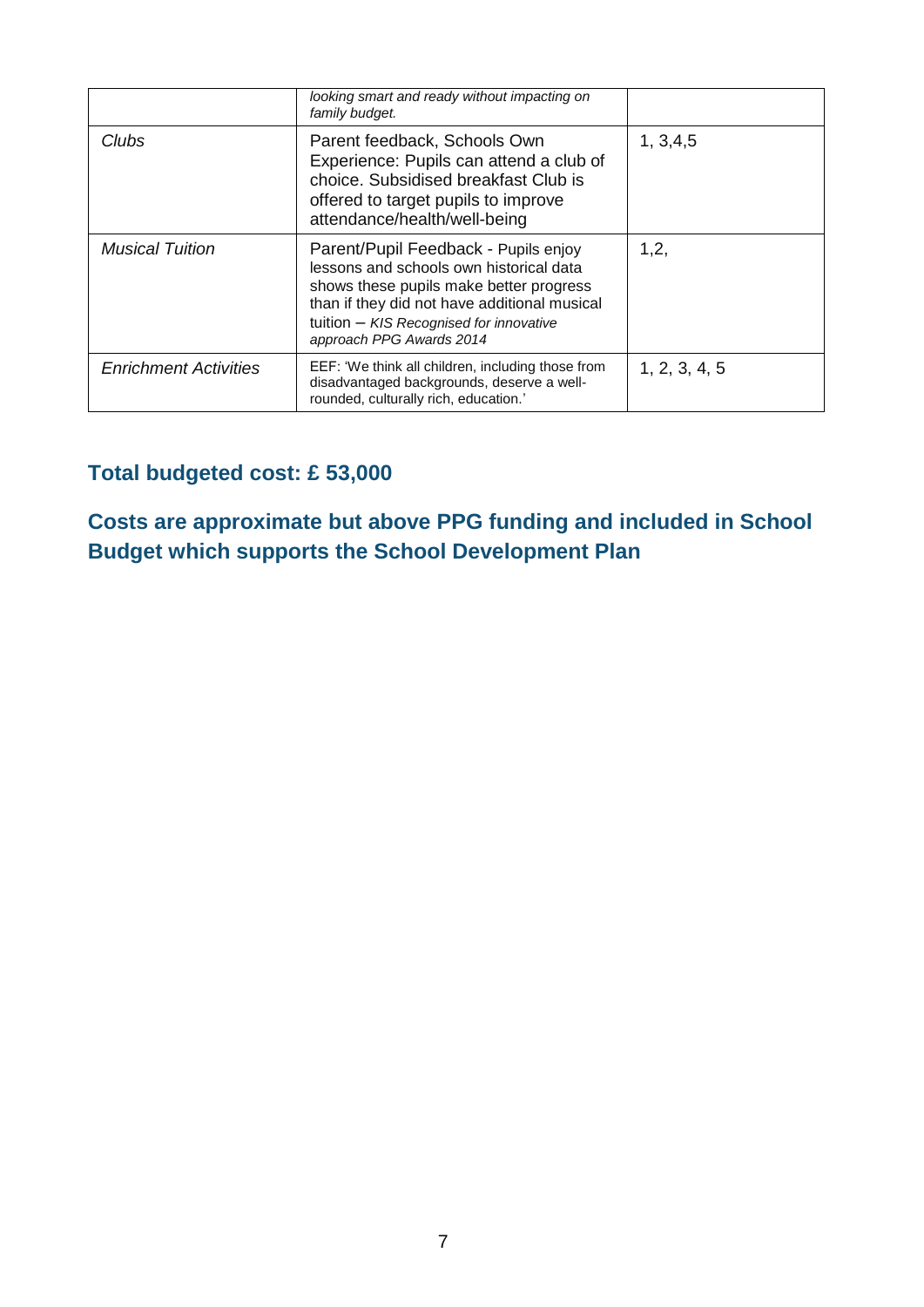# **Part B: Review of outcomes in the previous academic year**

### **Pupil premium strategy outcomes**

This details the impact that our pupil premium activity had on pupils in the 2020 to 2021 academic year.

*Due to COVID-19, performance measures have not been published for 2020 to 2021, and 2020 to 2021 results will not be used to hold schools to account. We will instead provide a snapshot of the success that this additional funding has provided for pupils at Kingsway Infant School.*

It was recognised nationally that formal Teacher Assessments were not appropriate against previous 'Age-related' or 'Expected' levels. However, to support smooth transition from the Infants to the Junior School on this shared site teachers passed internal records and assessments. In school progress data showed that by the end of Key Stage 1 100% of the disadvantaged pupils had made strong progress in reading. In Writing and Maths this was felt to be typical or better progress for that same group.

Phonics screening took place in December 2020 in Yr2. 83% passed the phonics test. This is well below the usual achievement levels of the school.

The school used Catch up/Recovery funding to pay for an additional teacher to support the learning of Year Two during the summer term 2021 when all children were back in school. This year group had had the most disruption and the provision of additional small group and 1-1 tuition ensured they had time with a qualified teacher to support their learning. The school focused much of this intervention on reading skills as we feel it is the key to unlock all learning and is an essential skill for life.

One to one teaching in FFT continues to be extremely successful with target pupils achieving high levels of progress and success. Some children jumping 10 – 12 levels in their reading in response to this daily short term intervention. Staff work closely with parents to ensure the team approach really supports the child. This has been funded by PPG for a number of years and we will continue to build on this successful approach.

A strong focus on High Quality Teaching and CPD have ensured that teaching has continued to remain strong. Staff accessed a huge number of courses after the school signed up for the National College and Creative Education. Staff are extremely proactive in being lifelong learners and used time at home to expand their skills and knowledge. All staff studied a range of courses such as: on well-being, autism, behaviour management, as well as ways to extend remote learning and the traditional courses in Phonics, English, Maths etc. The school currently has four staff qualified to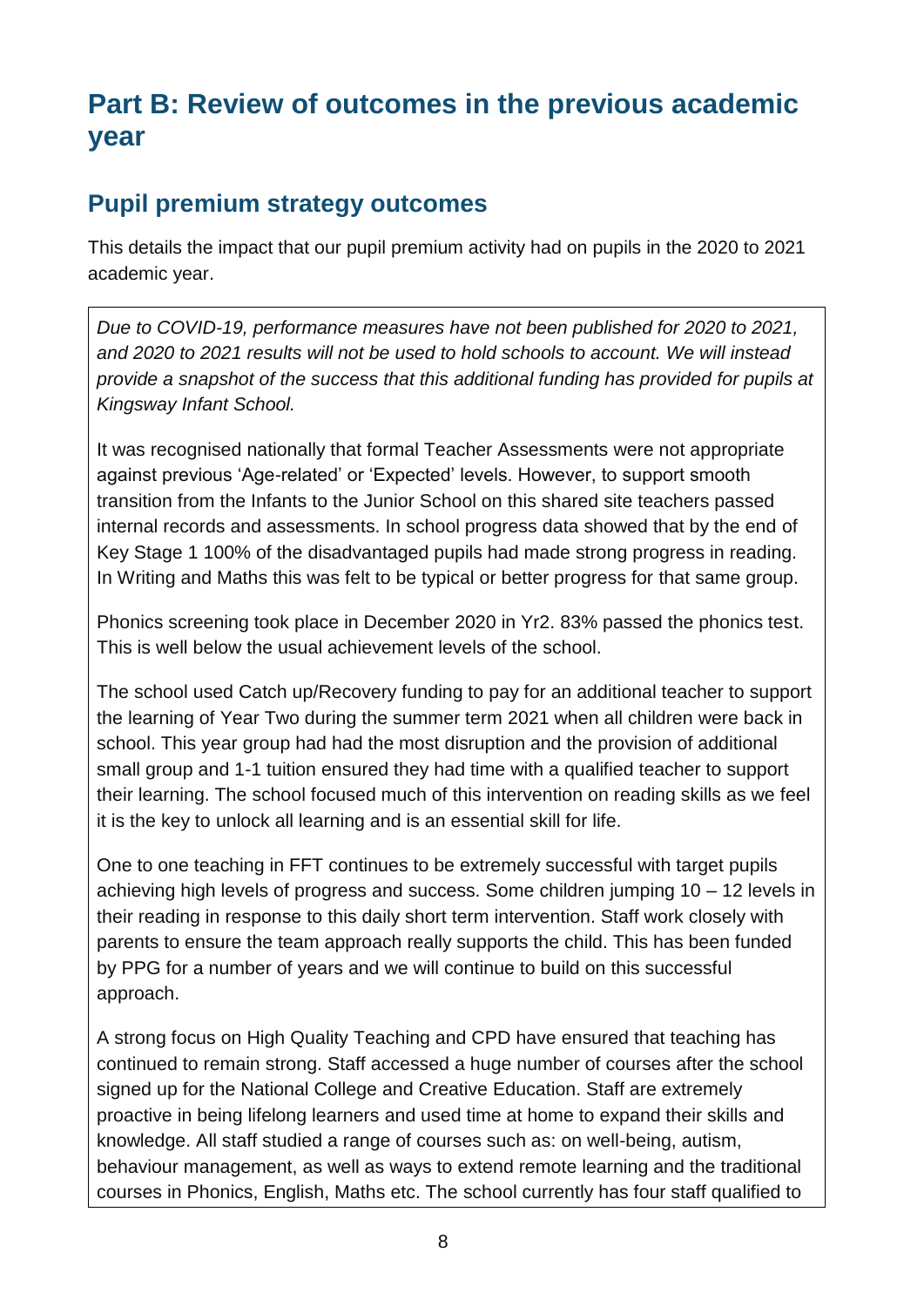Headteacher level; most Teaching Assistants are qualified to Level 3 or above. Many have level 4 and beyond. The school has a good record of growing their own teachers and leaders. WE feel it is important for everyone to have an open mind and continue of their own learning journey no matter what their stage in career or life.

The school invested in 'Marvellous Me' during 2019/20 as a way to ensure parents could keep in contact with their child's learning whether we were in school or remote learning. This was added to very proactive staff who were prepared to go above and beyond for our pupils; delivering learning packs, providing reading sessions outdoors when parents were too anxious to allow their child to come to school, delivering FSM vouchers to those unable to print or use IT etc

Pastoral support such as Attendance meetings, Family Support Worker, Drawing and Talking therapy etc were all successful for target pupils and families.

General well-being for all was addressed with a range of strategies including: Wellbeing journals for all pupils and staff, bespoke puppet sessions designed around our curriculum and our pupils needs. We designed a script built around resilience, tenacity, kindness, honesty, tolerance and a big focus on anti-bullying. We found that particularly after lockdown children were often very quick to be offended, angry, upset. They were not used to sharing space or even accidentally falling over or getting bumped into on the playground. We had to do a lot of work to help children get along with each other and share space and even adult attention again.

Pupils had access to enrichment activities including musical tuition, after school clubs, breakfast club. These were targeted to specific pupils. Piano lessons continued via remote learning to ensure this was effective. Providing fun and learning throughout a difficult time. In school, we have found that pupils learning is positively impacted by this additional learning as well as the feeling of success this intervention gives.

Breakfast Club is not freely available to all but is part of the toolkit used to support pupils. It has been used to support those who may need a more regular attendance, improved access to food, social skills or child-care to enable parents to work and improve their life chances. The Breakfast Club leader works closely with the SLT to meet the needs of target pupils.

Lunchtime Learning is something the school has been successfully developing for a number of years. Lunchtime staff have focus children to support giving them a regular person to talk to or to look out for them during this tricky time of day. During the pandemic and 'Bubbles' it was necessary to split the EYFS pupils onto a separate playground. Therefore, it was necessary for additional qualified staff to be added to the Lunchtime Learning situation. Staff from the EYFS team worked exclusively on that playground providing high quality interventions throughout the time. It was felt that this was an additional 5 hours of planned learning that could be added for children who have really missed out on their preschool education and most importantly in social